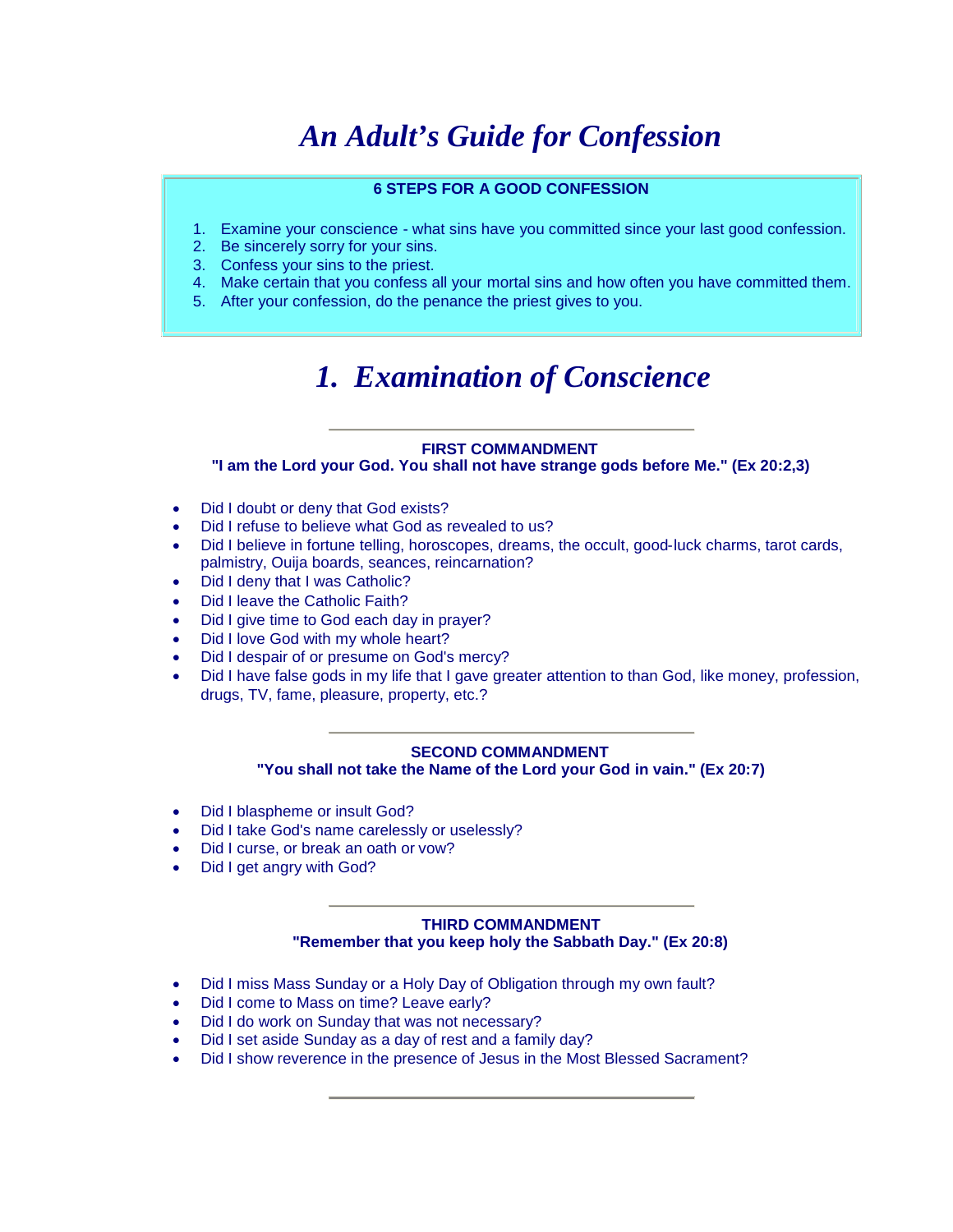#### **FOURTH COMMANDMENT "Honor your father and your mother." (Ex 20:12)**

- Did I disobey or disrespect my parents or legitimate superiors?
- Did I neglect my duties to my husband, wife, children or parents?
- Did I neglect to give good religious example to my family?
- Did I fail to actively take an interest in the religious education and formation of my children?
- Did I fail to educate myself on the true teachings of the Church?
- Did I give scandal by what I said or did, especially to the young?
- Did I cause anyone to leave the faith?
- Did I cause tension and fights in my family?
- Did I care for my aged and infirm relatives?
- Did I give a full day's work for a full day's pay?
- Did I give a fair wage to my employees?

#### **FIFTH COMMANDMENT "You shall not kill." (Ex 20:13)**

- Did I kill or physically injure anyone?
- Did I have an abortion, or advise someone else to have an abortion? (One who procures and abortion is automatically excommunicated, as is anyone who is involved in an abortion, Canon 1398. The excommunication will be lifted in the Sacrament of Reconciliation.)
- Did I use or cause my spouse to use birth control pills (whether or not realizing that birth control pills do abort the fetus if and when conceived)?
- Did I attempt suicide?
- Did I take part in or approve of "mercy killing" (euthanasia)?
- Did I get angry, impatient, envious, unkind, proud, revengeful, jealous, hateful toward another, lazy?
- Did I give bad example by drug abuse, drinking alcohol to excess, fighting, quarreling?
- Did I abuse my children?

#### **SIXTH COMMANDMENT**

**"You shall not commit adultery." (Ex 20:14) "You shall not covet your neighbor's wife." (Ex 20:17)**

*Note: In the area of deliberate sexual sins listed below, all are mortal sins if there is sufficient reflection and full consent of the will.* "No fornicators, idolaters, or adulterers, no sodomites will inherit the kingdom of God." (1 Cor 6:9-10) "Anyone who looks lustfully at a woman has already committed adultery with her in his thoughts." (Mt 5:28)

- Did I willfully entertain impure thoughts or desires?
- Did I use impure or suggestive words? Tell impure stories? Listen to them?
- Did I deliberately look at impure TV, videos, plays, pictures or movies? Or deliberately read impure materials?
- Did I commit impure acts by myself (masturbation)?
- Did I commit impure acts with another fornication (premarital sex), adultery (sex with a married person)?
- Did I practice artificial birth control (by pills, device, withdrawal)?
- Did I marry or advise anyone to marry outside the Church?
- Did I avoid the occasions of impurity?
- Did I try to control my thoughts?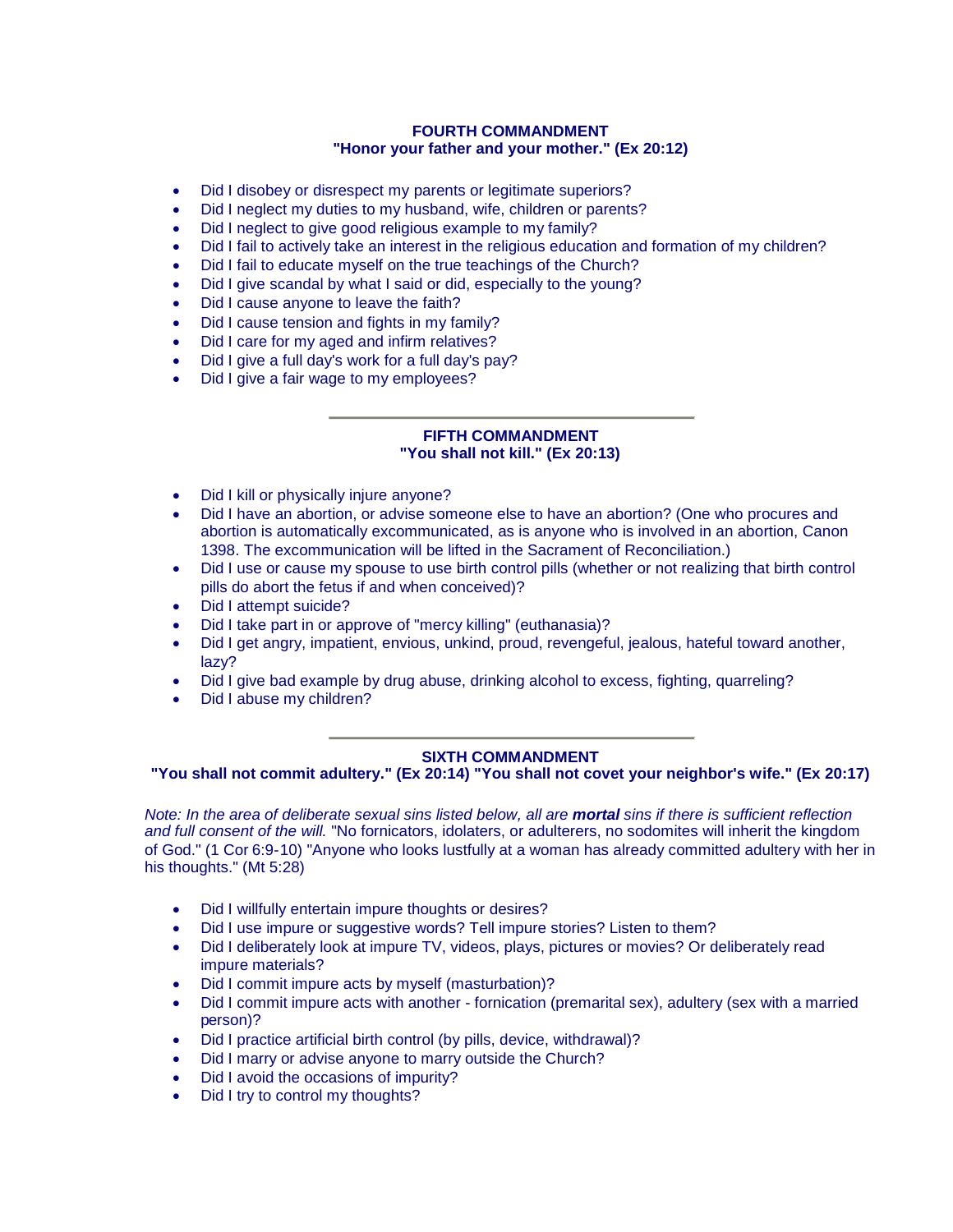- Did I engage in homosexual activity?
- Did I respect all members of the opposite sex, or have I thought of other people as objects?
- Did I or my spouse have sterilization done?
- Did I abuse my marriage rights?

#### **SEVENTH & TENTH COMMANDMENTS**

#### **"You shall not steal." (Ex 20:15) "You shall not covet your neighbor's goods." (Ex 20:17)**

- Did I steal, cheat, help or encourage others to steal or keep stolen goods? Have I made restitution for stolen goods?
- Did I fulfill my contracts; give or accept bribes; pay my bills; rashly gamble or speculate; deprive my family of the necessities of life?
- Did I waste time at work, school or at home?
- Did I envy other people's families or possessions?
- Did I make material possessions the purpose of my life?

#### **EIGHTH COMMANDMENT**

**"You shall not bear false witness against your neighbor." (Ex 20:16)**

- Did I lie?
- Did I deliberately deceive others, or injure others by lies?
- Did I commit perjury?
- Did I gossip or reveal others' faults or sins?
- Did I fail to keep secret what should be confidential?

#### **OTHER SINS**

- Did I fast on Ash Wednesday and Good Friday?
- Did I eat meat on the Fridays of Lent or Ash Wednesday?
- Did I keep Fridays of the year as penitential days?
- Did I fail to receive Holy Communion during Eastertime?
- Did I go to Holy Communion in a state of mortal sin?
- Did I go to Holy Communion without fasting for one hour from food and drink (water and medicine permitted)?
- Did I make an intentionally incomplete confession?
- Did I fail to contribute to the support of the Church?

### The Sin of Sacrilege

"Whoever eats the bread and drinks the cup of the Lord unworthily sins against the Body and Blood of the Lord. ... He who eats and drinks without recognizing the Body eats and drinks judgement on himself." (1 Cor 11:27-29) Therefore, to receive Holy Communion while in the state of mortal sin (having committed a mortal sin which has not been confessed and forgiven in the Sacrament of Confession) is itself a mortal sin - a mortal sin of sacrilege.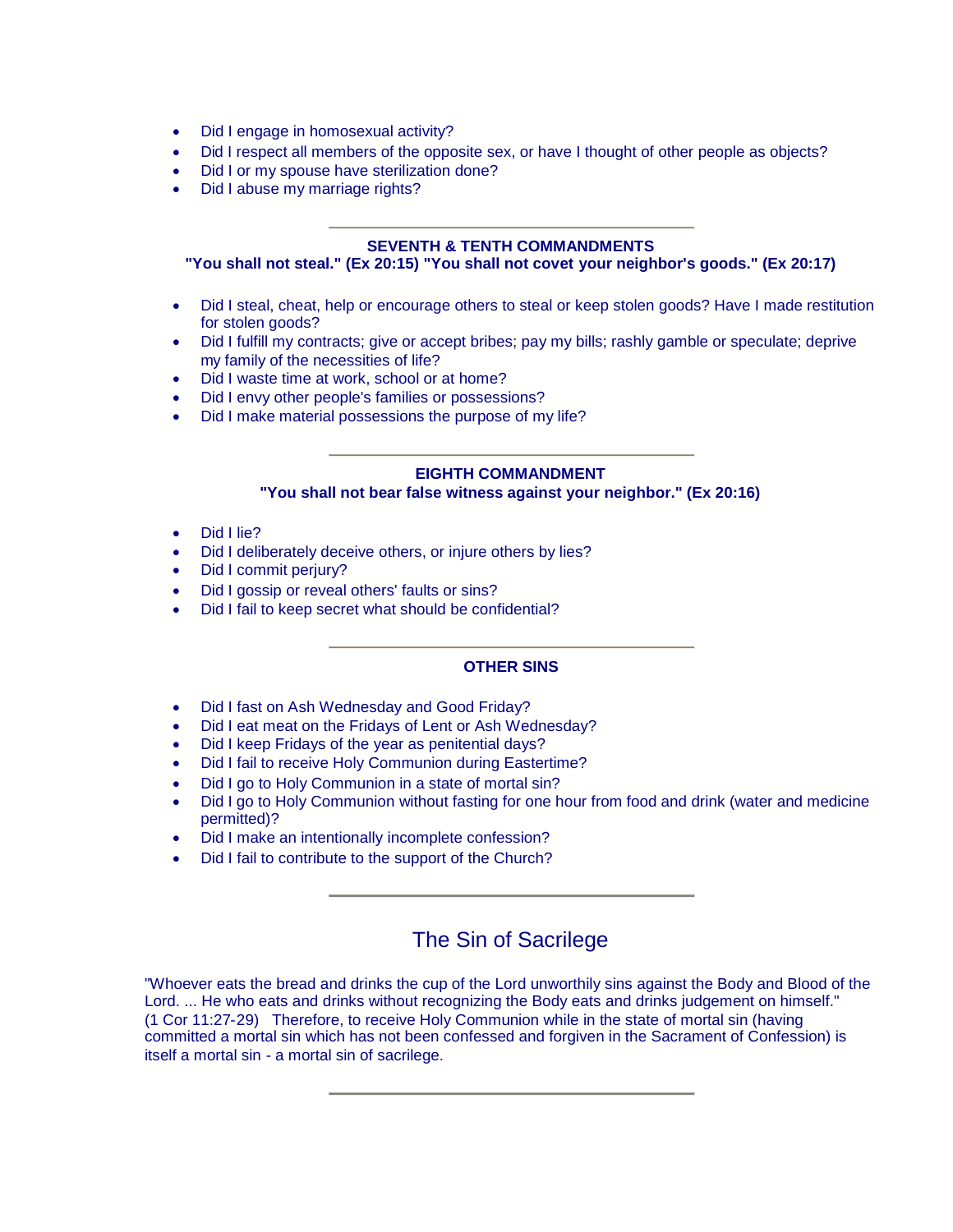## *2. Become sorry for your sins*

For sins to be forgiven, the penitent must possess contrition for his/her sins. Contrition is the state of being sorry for one's sins. There are two types of contrition – perfect and imperfect. Imperfect contrition is feeling sorrow because of the way that your sin has affected you (perhaps this might be worry about being caught, fear of consequences, etc.). Perfect contrition is feeling sorrow because of the way that your sin has affected God. We desire to achieve perfect contrition, but usually start with imperfect contrition.

## *3. Confess your sins to a priest*

Find out when confessions are scheduled (this website gives you that information for Holy Family Parish), or contact a priest and make an appointment. Enter the confessional (or reconciliation room) and kneel behind the screen or sit face-to-face with the priest. Begin by making the sign of the cross, saying, "Bless me, Father, for I have sinned. It has been *(length of time)* since my last confession, and these are my sins." Then tell the priest all your sins, their type and how often you've committed each one. When you've finished, say, "That is all I remember, Father." The priest may then offer you counsel or ask questions; please try to answer him as completely and honestly as you are able. He will then assign you a "penance" – usually a prayer or prayers. Once you have accepted your penance, pray the "Act of Perfect Contrition."

#### **ACT OF PERFECT CONTRITION**

**O my God, I am heartily sorry for having offended You, and I detest all my sins because I dread the loss of Heaven and the pains of Hell, but most of all because they offend You, my God, Who are all good and deserving of all my love. I firmly resolve, with the help of Your grace, to confess my sins, to do penance, and to amend my life. Amen.**

The priest will then pray the prayer of absolution over you; when he finishes by blessing you, again make the sign of the cross. When you leave the confessional or reconciliation room, do your penance as soon as possible.

## *Sacred Scripture on Sins and Forgiveness*

"O God, be merciful to me, a sinner." (Lk 18:13)

"Whose sins you shall forgive, they are forgiven..." (Jn 20:23)